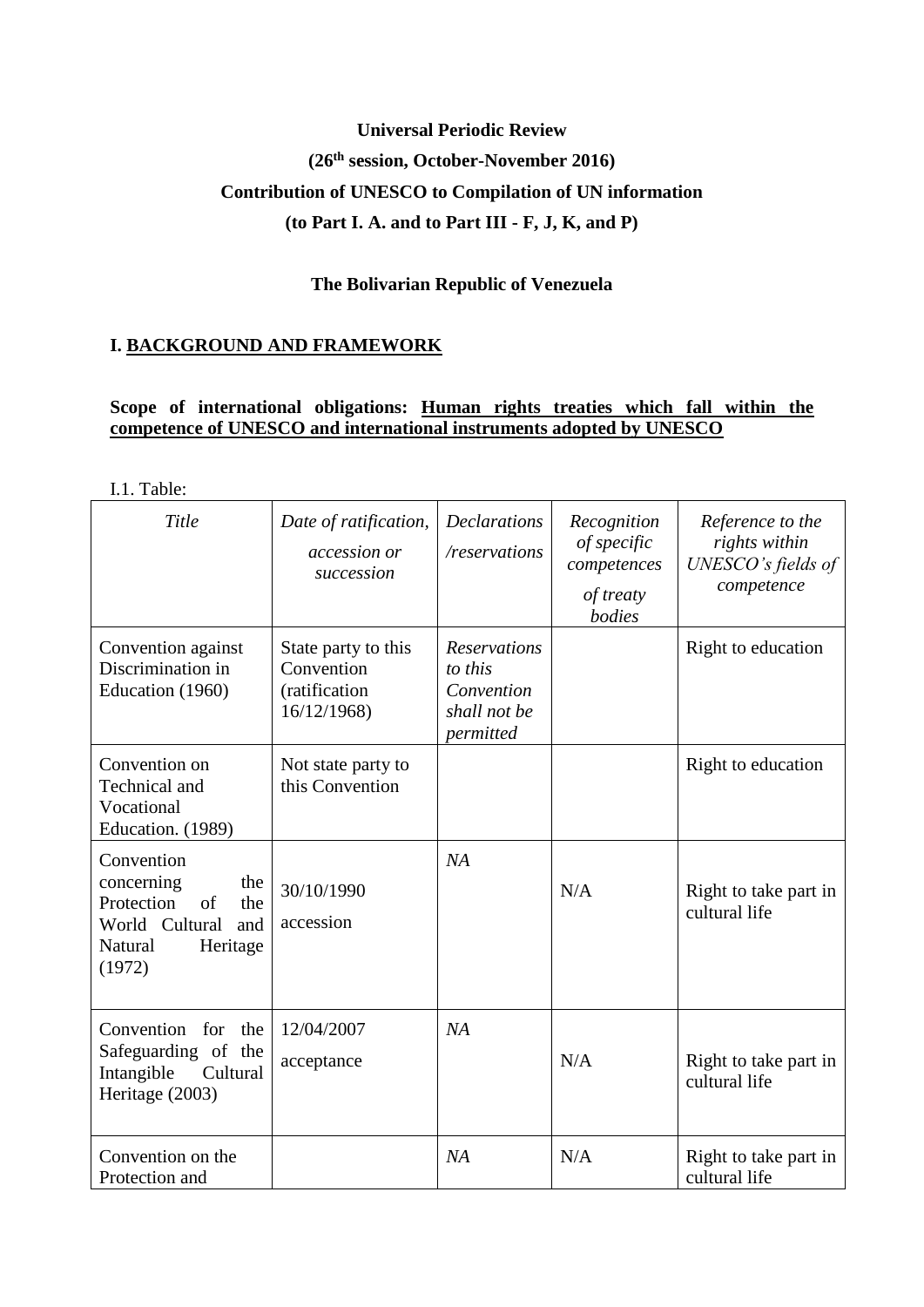| Promotion of the<br>Diversity of Cultural<br>Expressions (2005) | 28/05/2013 |  |  |
|-----------------------------------------------------------------|------------|--|--|
|                                                                 | acceptance |  |  |

#### **II. INPUT TO PART III. IMPLEMENTATION OF INTERNATIONAL HUMAN RIGHTS OBLIGATIONS, TAKING INTO ACCOUNT APPLICABLE INTERNATIONAL HUMANITARIAN LAW TO ITEMS F, J, K, AND P**

### **Right to education**

# **1. NORMATIVE FRAMEWORK**

# **1.1. Constitutional Framework**

- 1. The 1999 Constitution<sup>1</sup> of the Bolivarian Republic of Venezuela<sup>2</sup> contains several provisions regarding education. The right to education is enshrined in articles 102 and 103.
- 2. **Article 102** provides that "**Education is a human right** and a fundamental social duty; it is **democratic, free of charge and obligatory**. The State assumes responsibility for it as an irrevocable function of the greatest interest, at all levels and in all modes, as an instrument of scientific, humanistic and technical knowledge at the service of society. Education, is a public service, and is grounded on the respect for all currents of thought, to the end of developing the creative potential of every human being and the full exercise of his or her personality in a democratic society based on the work ethic value and on active, conscious and joint participation in the processes of social transformation embodied in the values which are part of the national identity, and with a Latin American and universal vision. The State, with the participation of families and society, promotes the process of civic education in accordance with the principles contained in this Constitution and in the laws."
- 3. **Article 103** adds that "**every person has the right to a full, high-quality, ongoing education under conditions and circumstances of equality**, subject only to such limitations as derive from such persons own aptitudes, vocation and aspirations. **Education is obligatory at all levels from maternal to the diversified secondary level**. **Education offered at State institutions is free of charge up to the undergraduate university level**. To this end, the State shall make a priority investment in accordance with United Nations recommendations. The State shall create and sustain institutions and services sufficiently equipped to ensure the admission process, ongoing education and program completion in the education system. The law shall guarantee equal attention to persons with special needs or disabilities, and to those who have been deprived of liberty or do not meet the basic

 $\overline{a}$ 

<sup>2</sup> [http://www.analitica.com/bitblioteca/venezuela/constitucion\\_ingles.pdf](http://www.analitica.com/bitblioteca/venezuela/constitucion_ingles.pdf) 

<sup>1</sup>

[http://www.tsj.gov.ve/legislacion/constitucion1999.htmhttp://www.unesco.org/education/edurights/media/docs/160f60b](http://www.tsj.gov.ve/legislacion/constitucion1999.htm) [f2f8196eda7f1987c5fcedcc69056f904.pdf](http://www.unesco.org/education/edurights/media/docs/160f60bf2f8196eda7f1987c5fcedcc69056f904.pdf)

<http://www.unesco.org/education/edurights/media/docs/9ca31d9163bf6a67ec91154d5b744de2cf404b20.pdf>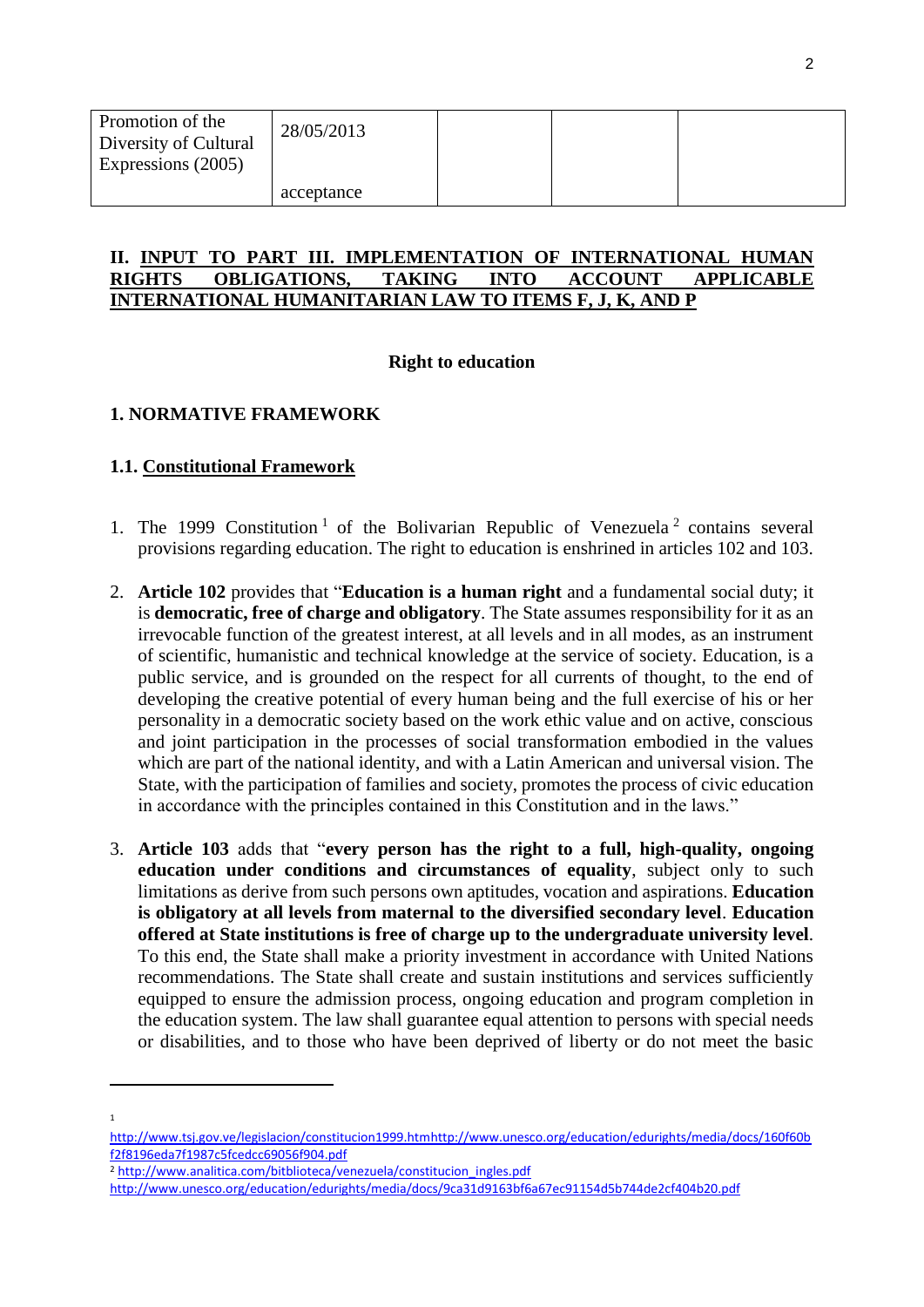conditions for admission to and continuing enrolment in the education system. The contributions of private individuals to public education programs at the secondary and university levels shall be tax deductible in accordance with the pertinent law."

- 4. Following **article 3**, "the essential purposes of the State are the protection and development of the individual and respect for the dignity of the individual, the democratic exercise of the will of the people, the building of a just and peace-loving society, the furtherance of the prosperity and welfare of the people and the guaranteeing of the fulfilment of the principles, rights and duties established in this Constitution. **Education and work are the fundamental processes for guaranteeing these purposes**."
- 5. Freedom or religious education is guaranteed by **article 59.**
- 6. The right to education for persons with disabilities or special needs is provided for in **article 81**, which states that "any person with disability or special needs has the right to the full and autonomous exercise of his or her abilities and to its integration into the family and community. The State, with the solidary participation of families and society, guarantees them respect for their human dignity, equality of opportunity and satisfactory working conditions, and shall promote their training, education and access to employment appropriate to their condition, in accordance with law. It is recognized that deaf persons have the right to express themselves and communicate through the Venezuelan sign language."
- 7. **Article 86:** All persons are entitled to Social Security as a non-profit public service to guarantee health and protection in contingencies of maternity, fatherhood, illness, invalidity, catastrophic illness, disability, special needs, occupational risks, loss of employment, unemployment, old age, widowhood, loss of parents, housing, burdens deriving from family life, and any other social welfare circumstances. The State has the obligation and responsibility of ensuring the efficacy of this right, creating a universal and complete Social Security system, with joint, unitary, efficient and participatory financing from direct and indirect contributions. The lack of ability to contribute shall not be ground for excluding persons from protection by the system.
- 8. Social Security financial resources shall not be used for other purposes.
- 9. The mandatory assessments paid by employees to cover medical and health care services and other Social Security benefits shall be administered only for social purposes, under the guidance of the State.
- 10. Any net remaining balances of capital allocated to health, education and Social Security shall be accumulated for distribution and contribution to those services. The Social Security system shall be ruled by a special organic law.
- 11. **Article 104** contains provisions regarding the teacher's position: "Persons of recognized good moral character and proven academic qualifications shall be placed in charge of education. The State shall encourage them to remain continuously up to date, and shall guarantee stability in the practice of the teaching profession, whether in public or private institutions, in accordance with this Constitution and the law, with working conditions and a standard of living commensurate with the importance of their mission. Admissions, promotion and continued enrolment in the education system shall be provided for by law,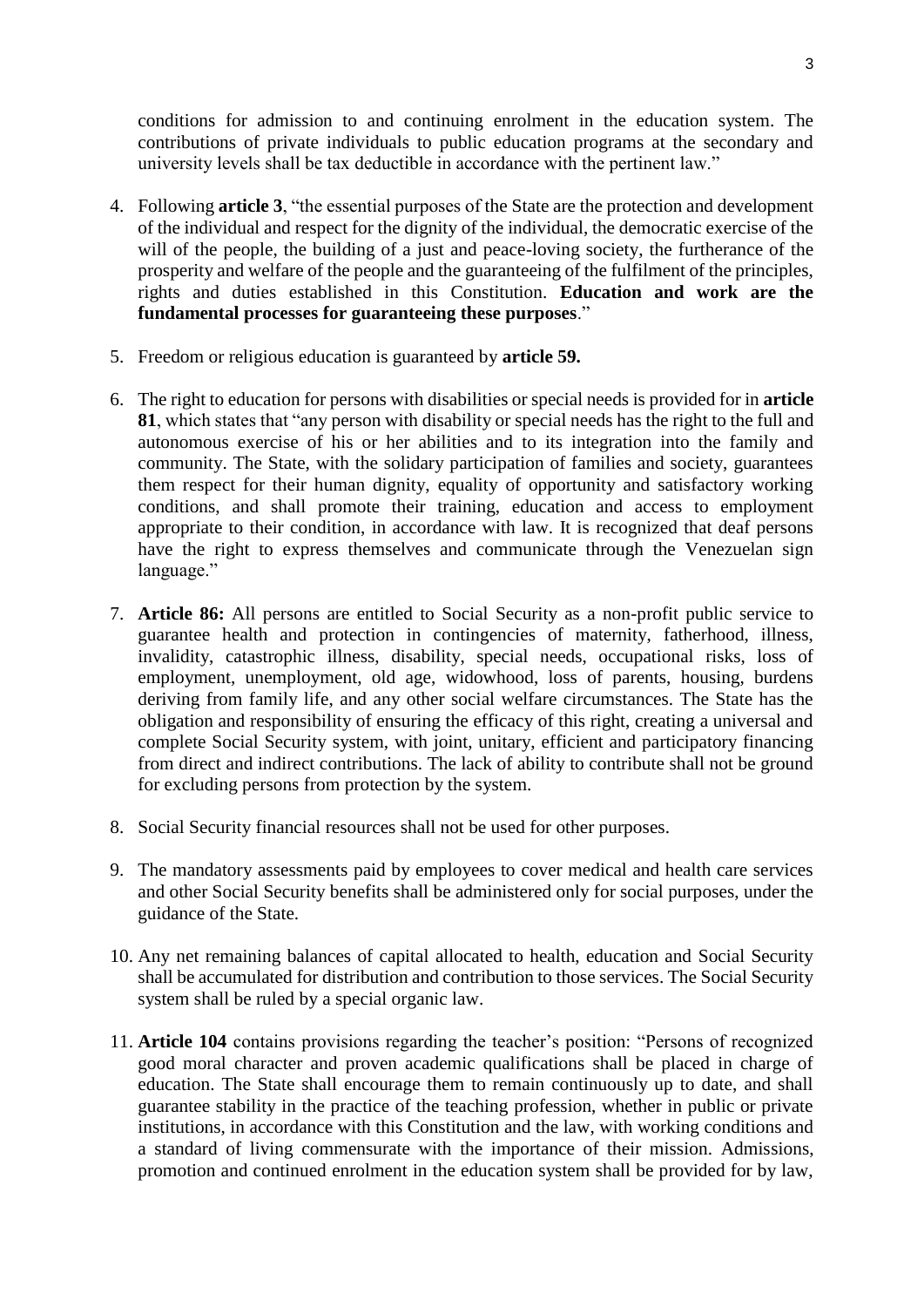and shall be responsive to evaluation criteria based on merit, to the exclusion of any partisan or other non-academic interference."

- 12. **Article 106** allows for the establishment of private educational institutions under the supervision of the State.
- 13. **Article 107** provides that "environmental education is obligatory in the various levels and modes of the education system, as well as in informal civil education. Spanish, Venezuelan geography and history and the principles of the Bolivarian thought shall be compulsory courses at public and private institutions up to the diversified cycle level."
- 14. The use of media and technologies to contribute to education and to be incorporated into education is guaranteed by **article 108**.
- 15. **Article 109** recognizes the autonomy of universities.
- 16. Sports and recreational activities are provided for in **article 111**.
- 17. Regarding native peoples, **article 121** guarantees their "right to their own education", and obliges the State "to promote an education system of an intercultural and bilingual nature, taking into account their special social and cultural characteristics, values and traditions."
- 18. **Article 156**: Is of the competence of the National Public Power:
- 19. (24) National education and health policies and services.
- 20. **Article 178**: A Municipality has competence to govern and administrate its interests, as well as over the management of those matters which are assigned to it by this Constitution and national laws as regards local life, in particular the ordering and promotion of economic and social development, the equipping and providing of household public utility services, the application of policy with respect to these matters on a basis of fairness, justice and social interest content, according with delegation established on law related to this matter, the promotion of participation and improvement, in general, of living conditions in the community, in the following areas:
	- i.  $(5)$  (...); preschool education;
- 21. **Article 274**: The organs exercising Citizen Power are charged, in accordance with this Constitution and with the law, (…) to promote education as a process that helps create citizenship, together with solidarity, freedom, democracy, social responsibility and work.
- 22. **Article 311** provides, inter alia, that "any revenues generated by exploiting underground wealth and minerals, in general, shall be used to finance real productive investment, education and health."

# **1.2. Legislative Framework**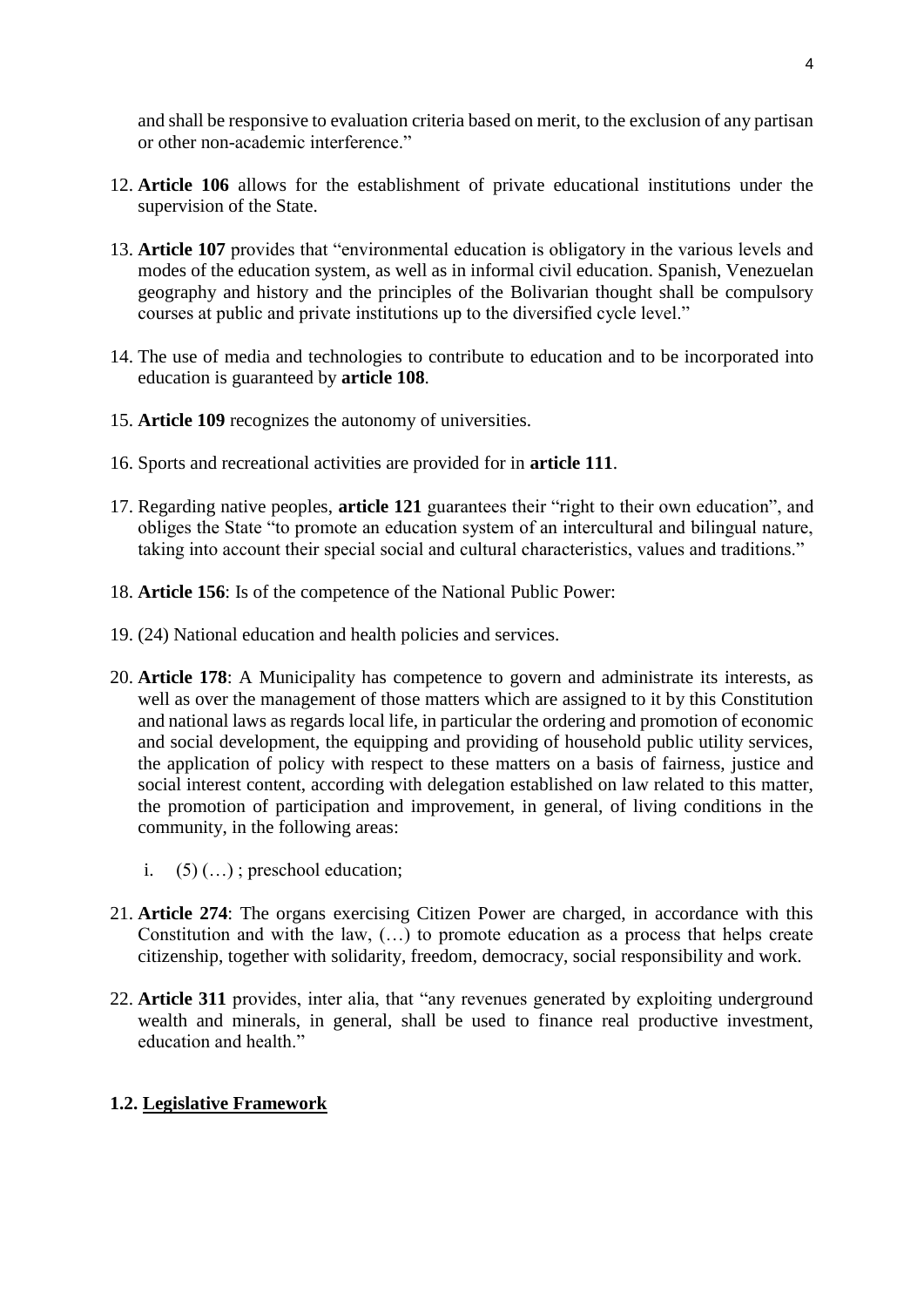- 23. "The **Organic Law of Education Law** of 15 August **2009<sup>3</sup>** (*Ley orgánica de educación)* is the main source (along with the Constitution) for fundamental provisions regarding education*.* This new Law abolishes the former **Organic Law of Education**, which had been adopted on July  $28<sup>th</sup>$ , 1980<sup>4</sup>,<sup> $,5$ </sup> (which in turn had repealed the 1955 Law of Education. The 1980 Law had its corresponding regulation: **Decree No. 313/1999 (***R[eglamento General de](http://www.oei.es/quipu/venezuela/Reglamento_ley_org_educ.pdf)  [la Ley Orgánica de Educación. Decreto N° 313/1999](http://www.oei.es/quipu/venezuela/Reglamento_ley_org_educ.pdf)***)** 6 **.)** In August 2010, decrees to implement the law had not been adopted yet.<sup>7</sup> **Article 3** recognizes, inter alia, participatory and protagonist democracy, social responsibility, citizens' equality, human rights respect, social inclusion, gender equality, and sustainable development as principles of education. Article 5 provides that "the State teachers body is the expression of the Venezuelan state leadership in education, in compliance with its undeniable role of the greatest interest, which is embodied in the policies governing education as a universal human right and fundamental social duty, inalienable, indispensable, and as public good[...]"<sup>8</sup>. The Law enshrines **the principle of gender equality in education** (**Article 8**): "The State, in accordance with the gender equality perspective that is sanctioned by the Constitution, guarantees equality of conditions and opportunities in order for children, adolescents, men, and women to be able to exercise their right to an integral and qualitative education."<sup>9</sup>
- 24. "The **Law of Universities (***Ley de Universidades***) <sup>10</sup>**, adopted by the National Congress on the 8th of September 1970, establishes the guidelines, the purposes and organization of universities […]".<sup>11</sup> **Article 8** establishes that "universities can be either national or private. National Universities are created by a National Executive Decree […]. Private Universities need to be authorized by the State, in accordance with the provisions of Articles 173, 174, 175 and 176 of this Law." <sup>12</sup> **Article 173** establishes that the National Council of Universities can authorize by Decree the establishment and functioning of Universities founded by natural or legal private persons. **Article 9** bestows autonomy to universities. They have organizational, academic, administrative, and economic autonomy. **Article 11** establishes that regular studies are free of charge; however, students that fail and must repeat the course must pay the fee as established by the pertinent Regulation. **Article 13** stipulates that in the Budget Law an amount of no less than 1.5 percent of the total budget as declared by that same Law will be destined to National Universities.
- 25. In **1990** was adopted a Law approving the UN Convention on the Rights of the child (*Ley Aprobatoria de la Convención sobre los derechos del Niño*) <sup>13</sup>. Thus articles 28 and 29 of the Convention on the right to education were integrated into domestic order.

<http://www.unesco.org/education/edurights/media/docs/6a63a62ba6439cec544ea6c9bcf1da889c0b5180.pdf>

<sup>7</sup> Guistavo Méndez, *Asamblea en deuda con leyes especiales del sector educativo*, El Universal, 17 Agosto 2010, [http://www.eluniversal.com/2010/08/17/pol\\_art\\_asamblea-en-deuda-co\\_2008221.shtml](http://www.eluniversal.com/2010/08/17/pol_art_asamblea-en-deuda-co_2008221.shtml)

<sup>3</sup> <http://media.noticias24.com/0908/LeyOrganicadeEducacion.pdf>

<sup>4</sup> [http://www.oei.es/quipu/venezuela/Ley\\_Org\\_Educ.pdf](http://www.oei.es/quipu/venezuela/Ley_Org_Educ.pdf)

<sup>&</sup>lt;sup>5</sup> IBE, World Data on Education, 7<sup>th</sup> ed., 2010-2011, Venezuela, p. 3,

[http://www.ibe.unesco.org/fileadmin/user\\_upload/Publications/WDE/2010/pdf-versions/Venezuela.pdf](http://www.ibe.unesco.org/fileadmin/user_upload/Publications/WDE/2010/pdf-versions/Venezuela.pdf)

<sup>6</sup> [http://www.oei.es/quipu/venezuela/Reglamento\\_ley\\_org\\_educ.pdf](http://www.oei.es/quipu/venezuela/Reglamento_ley_org_educ.pdf)

<sup>8</sup> Unofficial translation

<sup>9</sup> Unofficial translation

<sup>10</sup> [http://www.unesco.org/education/edurights/media/docs/b092a7413aaa54d28caaf6baf469205d53063526.pdf,](http://www.unesco.org/education/edurights/media/docs/b092a7413aaa54d28caaf6baf469205d53063526.pdf)  <http://www.mppeu.gob.ve/web/uploads/documentos/marcolegal/5.pdf>

<sup>&</sup>lt;sup>11</sup> IBE, World Data on Education,  $7<sup>th</sup>$  ed., 2010-2011, Venezuela, p. 4,

[http://www.ibe.unesco.org/fileadmin/user\\_upload/Publications/WDE/2010/pdf-versions/Venezuela.pdf,](http://www.ibe.unesco.org/fileadmin/user_upload/Publications/WDE/2010/pdf-versions/Venezuela.pdf) <sup>12</sup> Unofficial translation

<sup>13</sup> <http://fpantin.tripod.com/index-57.html>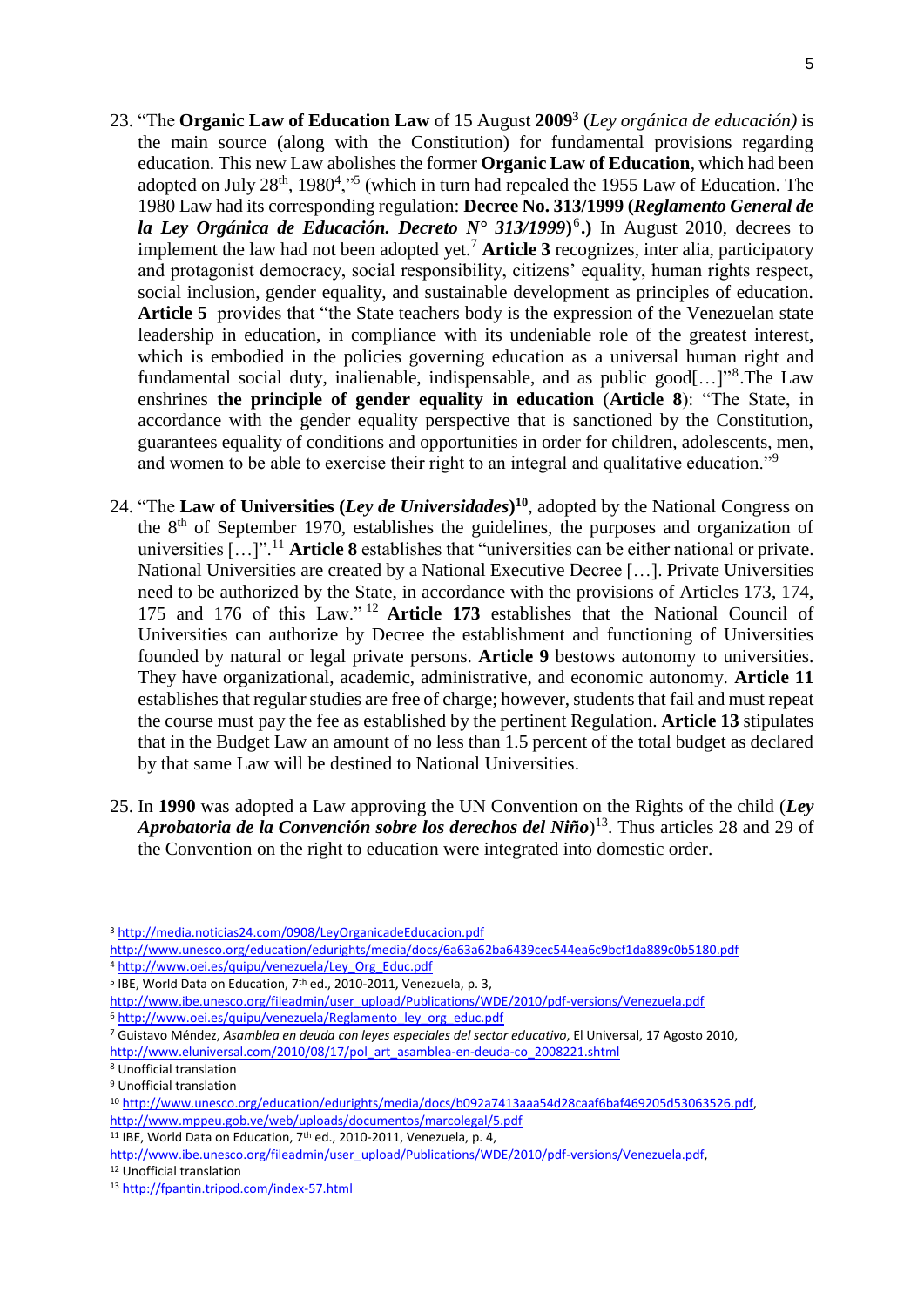- 26. In **2002** was adopted the National Law of Youth (*Ley Nacional de la Juventud*<sup>14</sup>) which contains provisions regarding the right to education. (Article 1, 8, 9, 26, 27, 28, 29)
- 27. "The Organic Law on Indigenous People and Communities (*Ley Orgánica de Pueblos y Communidades Indigenas*) of the 8<sup>th</sup> of December 2005 establishes that the State guarantees those Indigenous People and Communities the right to their own education as a process of socialization and to an educative regime of bilingual intercultural character  $[\ldots]$ ".<sup>15</sup>
- 28. "The Law on persons with disabilities (*Ley para Personas con Discapacidad*) of the 5<sup>th</sup> of January 2007 establishes that every person with a disability has a right to attend an educative institution or centre to obtain an education, a training or a qualification."<sup>16</sup>
- 29. **The Law Against Racial Discrimination <sup>17</sup> of 22 August 2011 "**aims to establish mechanisms to prevent, respond to, punish and eradicate racial discrimination in all its manifestations, guaranteeing any person and group of people the enjoyment and exercise of the rights and duties consecrated in the Constitution, laws, treaties, and international instruments relative to human rights, signed and ratified by the Republic" (**article 1**).<sup>18</sup>
- 30. **"Decree No. 1292 of 14 January 1969** on recognition of diplomas and equivalence of studies (*Reglamento de Reválida de Títulos y Equivalencias de Estudios*) establishes a general basis for the recognition and equivalence of studies, indicating […] the need to special facilities for Latinos students and those who study in priority areas for the development of the country."<sup>19</sup>
- 31. **Decree 283** of **1979,** establishes the Bilingual Intercultural Education in the areas of the country with indigenous population. It also creates a Language Commission under the Office of Indian Affairs of the Ministry of Education.<sup>20</sup>
- 32. "A **Decree on teachers'** status (*Reglamento del Ejercicio de la Profesión Docente*), adopted in 1991, establishes the noms and procedures regulating the exercice of the teacher's profession".<sup>21</sup>

<sup>14</sup> <http://www.gobiernoenlinea.ve/docMgr/sharedfiles/LeyNacionaldelaJuventud.pdf>

<sup>15</sup> IBE, World Data on Education, 7<sup>th</sup> ed., 2010-2011, Venezuela, p. 4,

[http://www.ibe.unesco.org/fileadmin/user\\_upload/Publications/WDE/2010/pdf-versions/Venezuela.pdf,](http://www.ibe.unesco.org/fileadmin/user_upload/Publications/WDE/2010/pdf-versions/Venezuela.pdf) unofficial translation

<sup>&</sup>lt;sup>16</sup> IBE, World Data on Education, 7<sup>th</sup> ed., 2010-2011, Venezuela, p. 5,

[http://www.ibe.unesco.org/fileadmin/user\\_upload/Publications/WDE/2010/pdf-versions/Venezuela.pdf,](http://www.ibe.unesco.org/fileadmin/user_upload/Publications/WDE/2010/pdf-versions/Venezuela.pdf) unofficial translation

<sup>17</sup> [http://www.asambleanacional.gov.ve/index.php?option=com\\_docman&task=doc\\_view&gid=3217&tmpl=component&fo](http://www.asambleanacional.gov.ve/index.php?option=com_docman&task=doc_view&gid=3217&tmpl=component&format=raw&Itemid=185&lang=es) [rmat=raw&Itemid=185&lang=es](http://www.asambleanacional.gov.ve/index.php?option=com_docman&task=doc_view&gid=3217&tmpl=component&format=raw&Itemid=185&lang=es) ,

[http://www.unesco.org/education/edurights/media/docs/72a536c6f05af100e8f88cf7355cfba7325ac1be.pdf,](http://www.unesco.org/education/edurights/media/docs/72a536c6f05af100e8f88cf7355cfba7325ac1be.pdf) <sup>18</sup> Unofficial tanslation

<sup>19</sup> IBE, World Data on Education, 7th ed., 2010-2011, Venezuela, p. 4,

[http://www.ibe.unesco.org/fileadmin/user\\_upload/Publications/WDE/2010/pdf-versions/Venezuela.pdf,](http://www.ibe.unesco.org/fileadmin/user_upload/Publications/WDE/2010/pdf-versions/Venezuela.pdf) unofficial translation

<sup>20</sup> [http://www.aulaintercultural.org/IMG/pdf/Informe\\_20final\\_20educacion\\_20indigena\\_20Venezuela.pdf](http://www.aulaintercultural.org/IMG/pdf/Informe_20final_20educacion_20indigena_20Venezuela.pdf)

<sup>21</sup> Ibid, p. 4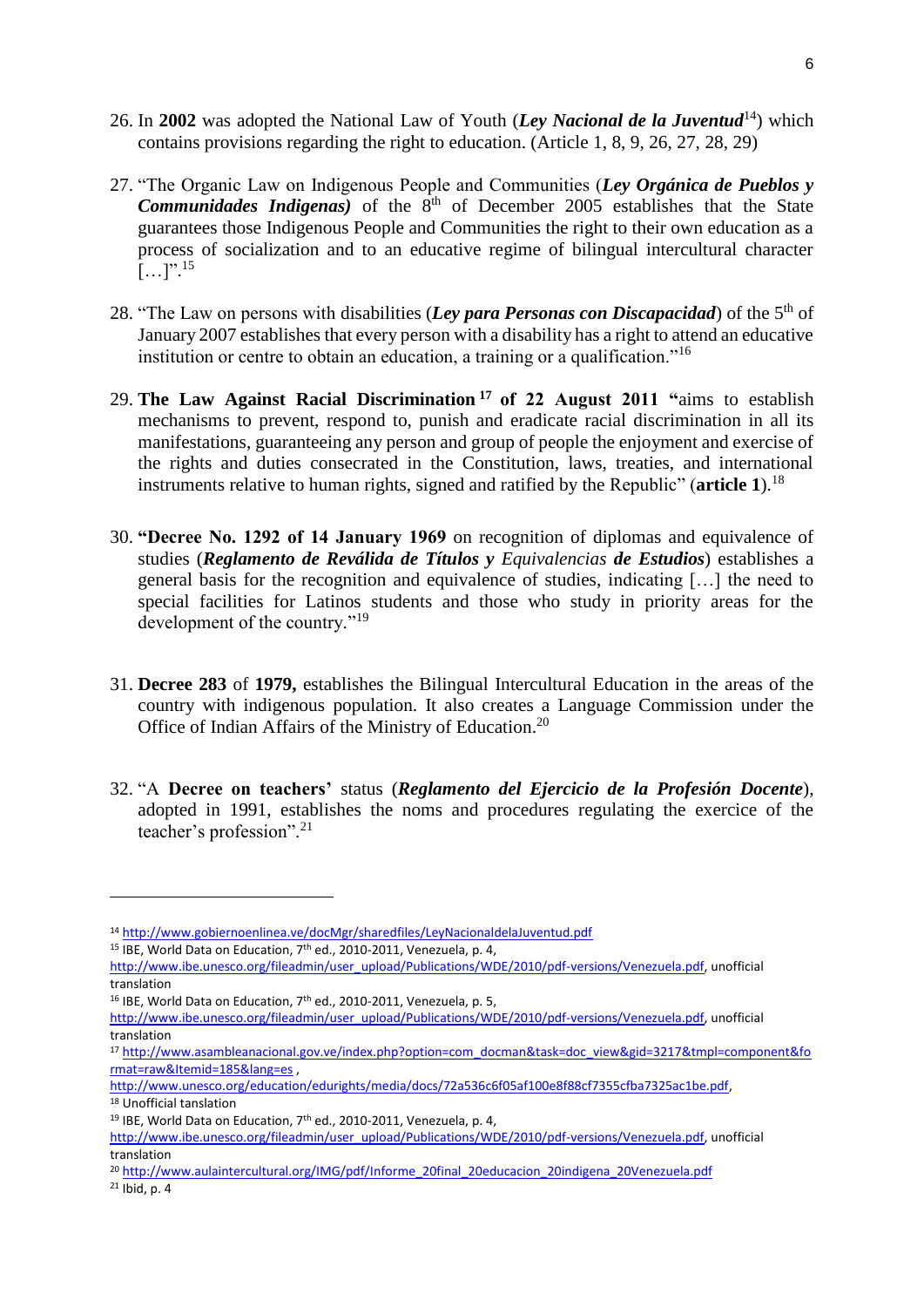- 33. **Decree 1795 of 2002** provides for the compulsory use of indigenous languages in all public and private schools located in indigenous habitats, including inhabited areas by rural and urban Indians. 22
- 34. **Decree 1796 of 2002** creates the National Council of Education, Indigenous Cultures and Languages, composed by two representatives from each tribe, which is an advisory body to the Ministry of Education, Culture and Sports.<sup>23</sup>
- 35. **Decree 2601 of 2003<sup>24</sup>**establishes the Presidential Commission on Community involvement for the incorporation and appropriate performance in Higher Education of excluded Bachelors from the system, which will aim to study, formulate, coordinate, monitor and evaluate the Special Plan Mariscal Antonio Jose de Sucre, called 'Mission Sucre'.
- 36. In **2007**, an organic law on the protection of the child and the adolescent (*Ley Orgánica para la Protección del Niño y del Adolescente*) <sup>25</sup> was adopted, which contains provisions regarding the right to education (notably in its **article 53**).

# **1.3. Policy Framework**

# **i) General information**

- 37. According to Venezuela´s government, the objectives for 2030 are:
- 38. "[Meta 1](…) alcanzar una cobertura del 100 por ciento de la educación preescolar y maternal que les permita a todos los niños y niñas entre 0 y 6 años contar con las condiciones necesarias para su incorporación plena a educación plenaria (...) [Meta 2]: Alcanzar para el 2030 el acceso universal de todos los niños y niñas en edad escolar a la primaria y el bachillerato, que son de caráter obligatoria en Venzuela (...) [Meta 3]: Mantener a Venezuela como territoria libre de analfabetismo (...)[Meta 7]: Mantener e incrementar los niveles de financiamento público a la educación comprometiéndonos a sostener a través del tiempo (2015-2030) un mínimo del 7% del PIB y de 15% del gasto público en educación"<sup>26</sup>.
- 39. -Programa de Alimentación Escolar
- 40. "Al Programa de Alimentación Escolar el gobierno bolivariano lo considera una inversión social cuyo propósito consiste en garantizar una adecuada atención alimenticia y nutricional a la población escolar en los niveles de educación preescolar, primaria y en la educación media, tanto en Simoncitos, Educación Especial, Rural e Indígena y Plan Emergente Bolivariano en los llamados espacios no convencionales. "27.

<sup>22</sup> <http://www.politicaspublicas.net/panel/conv169/informesoit/294-ceacr169/640-ceacr-venezuela-c169.html>

<sup>&</sup>lt;sup>23</sup> [http://www.aulaintercultural.org/IMG/pdf/Informe\\_20final\\_20educacion\\_20indigena\\_20Venezuela.pdf](http://www.aulaintercultural.org/IMG/pdf/Informe_20final_20educacion_20indigena_20Venezuela.pdf)

<sup>24</sup> <http://www.mes.gov.ve/documentos/marcolegal/7.pdf>

<sup>(</sup>accessed 21/01/2011)

<sup>25</sup> [http://www.unesco.org/education/edurights/media/docs/2299c0fa162d193e1f1c54f8607595117b31ddec.pdf,](http://www.unesco.org/education/edurights/media/docs/2299c0fa162d193e1f1c54f8607595117b31ddec.pdf) Accessed on 11/02/2014

<sup>&</sup>lt;sup>26</sup> [Education For All 2015 National Review Venezuela,](http://unesdoc.unesco.org/images/0023/002321/232120s.pdf) p. 106 (Information only available in Spanish).

<sup>&</sup>lt;sup>27</sup> [Education For All 2015 National Review Venezuela,](http://unesdoc.unesco.org/images/0023/002321/232120s.pdf) p. 31 (Information only available in Spanish).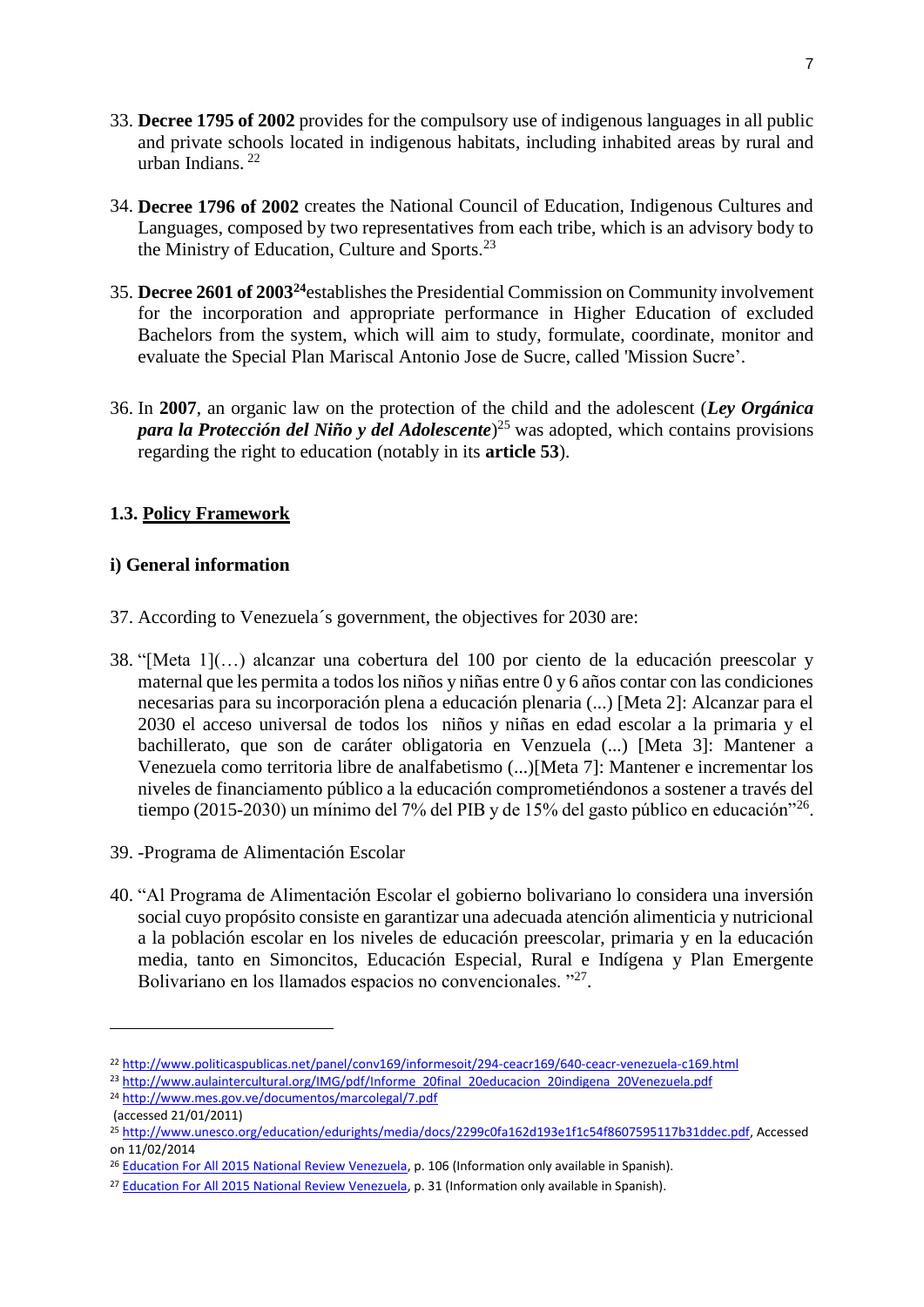41. Este programa procura contribuir al ingreso, permanecia, prosecución y rendimento escolar de los y las estudiantes, garantizando una alimentación balanceada, que se corresponda a la edad de la matrícula por nivel o modalidad, el turno y/o régiimen escolar y a las características socioculturales de su entorno<sup>28</sup>.

# **ii) Inclusive Education**

42. The Committee on the Rights of the Child noted the adoption of the Law against Racial Discrimination, in 2011, and other laws aimed at protecting the rights of indigenous peoples. It also welcomed the adoption of the Education Act, in 2009, which includes a provision on non-discrimination. However, the Committee was concerned at reports that those legal advances had not been translated into greater protection of children from discrimination. It also regreted the lack of information on the measures taken to combat discrimination based on sex, sexual orientation, gender identity and disability, as well as against children living with HIV/AIDS. In that regard, the Committee was particularly concerned at the persistent patriarchal attitudes and gender stereotypes that discriminate against girls and the lack of adequate measures to address this situation. The Committee was also concerned at reports of cases of bullying and discrimination against children because of their sexual orientation or gender identity » **29** .

### **iii) Quality education**

- 43. In 2014, the government declared wanting to: "impulsar un gran consulta sobre la calidad de la educación » (…) Este esfuerzo se concertea en la création del Sistema National de la Calidad educativa, de um mínimo de 601.861 nuevos cupos para la educación universitaria en 2019"30
- 44. According to the Venezuela´s perspectivas to the period post-2015:" Ratificar la decisión y vocación del Estado venezolano de trabajar para alcanzar la erradicación de todo tipo de injusticias sociales, expresadas en desigualdades y probreza en cuya estrategia la educación de calidad con pertinencia tiene un papel de primer oder"31.

#### **iv) Higher eduction**

45. The government created the « Biblioeca Digital ´Arístides Rojas"(Bibliodar), with free access and free of charge, in order to facilitate the academic researches. The objective is to enhance social transformation and inclusion.

# **2. COOPERATION**

<sup>&</sup>lt;sup>28</sup> [Education For All 2015 National Review Venezuela,](http://unesdoc.unesco.org/images/0023/002321/232120s.pdf) p. 32 (Information only available in Spanish).

<sup>&</sup>lt;sup>29</sup>[http://tbinternet.ohchr.org/\\_layouts/treatybodyexternal/Download.aspx?symbolno=CRC%2fC%2fVEN%2fCO%2f3-](http://tbinternet.ohchr.org/_layouts/treatybodyexternal/Download.aspx?symbolno=CRC%2fC%2fVEN%2fCO%2f3-5&Lang=en) [5&Lang=en](http://tbinternet.ohchr.org/_layouts/treatybodyexternal/Download.aspx?symbolno=CRC%2fC%2fVEN%2fCO%2f3-5&Lang=en)

<sup>&</sup>lt;sup>30</sup> [Education For All 2015 National Review Venezuela,](http://unesdoc.unesco.org/images/0023/002321/232120s.pdf) p. 27 (Information only available in Spanish).

<sup>31</sup> [Education For All 2015 National Review Venezuela,](http://unesdoc.unesco.org/images/0023/002321/232120s.pdf) p. 103 (Information only available in Spanish).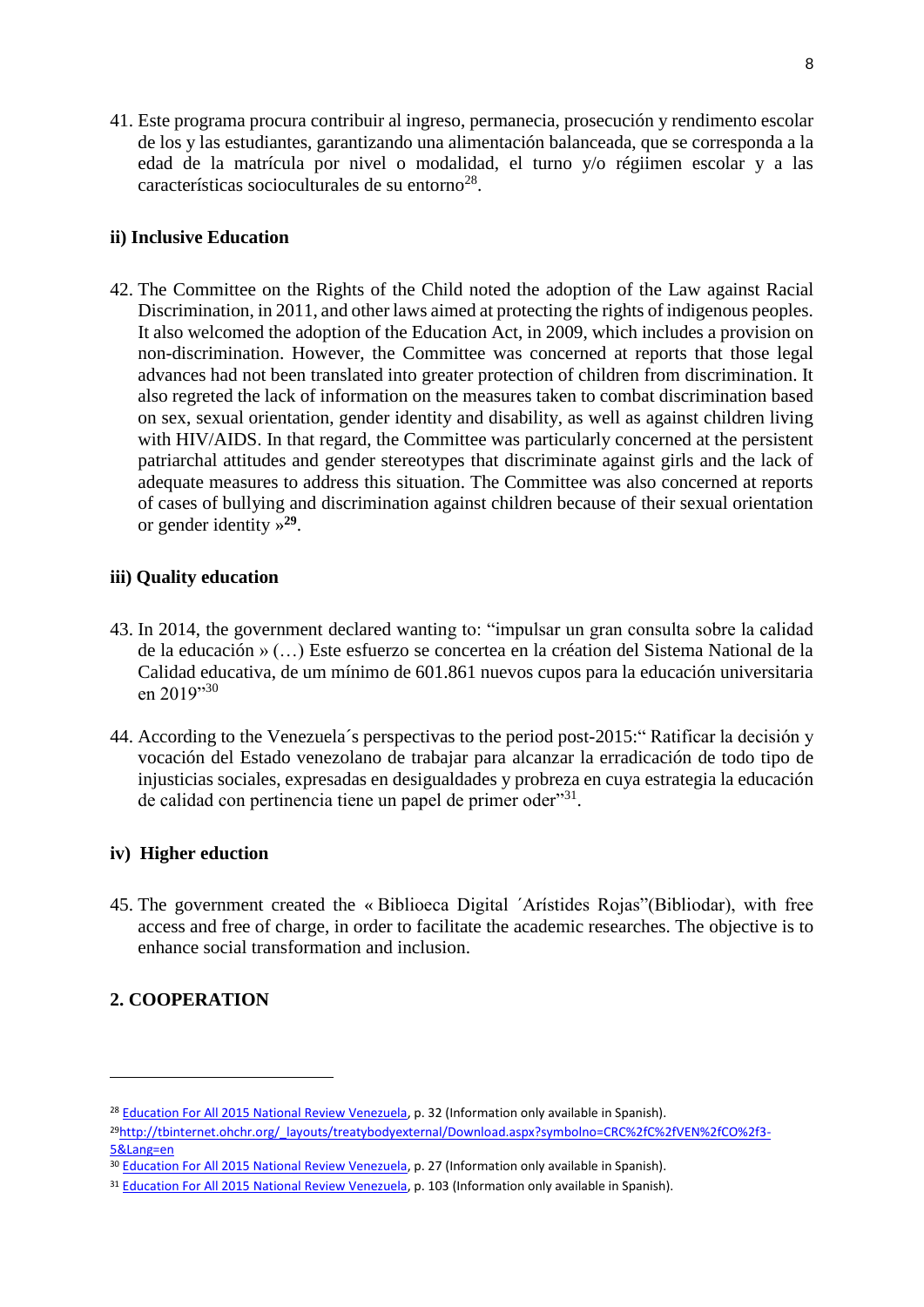- 46. The Bolivarian Republic of Venezuela **is party** to the 1960 UNESCO Convention against Discrimination in Education since 16/12/1968.
- 47. The Bolivarian Republic of Venezuela **did not report** to UNESCO on the measures taken for the implementation of the 1960 UNESCO Convention against Discrimination in Education within the framework of the:
	- i. **Sixth Consultation** of Member States (covering the period 1994-1999),
	- ii. **Seventh Consultation** of Member States (covering the period 2000-2005),
	- iii. **Eighth Consultation** of Member States (covering the period 2006-2011).
- 48. The Bolivarian Republic of Venezuela did not report to UNESCO on the measures taken for the implementation of the 1974 UNESCO Recommendation concerning Education for International Understanding, Co-operation and Peace and Education relating to Human Rights and Fundamental Freedoms within the framework of the:
	- i. **Fourth Consultation** of Member States (covering the period 2005-2008),
	- ii. **Fifth Consultation** of Member States (covering the period 2009-2012).
- 49. The Bolivarian Republic of Venezuela reported to UNESCO on the measures taken for the implementation of the 1976 UNESCO Recommendation on the Development of Adult Education within the framework of:
	- i. the **First Consultation** of Member States (1993)
	- ii. the **Second Consultation** of Member States (2011).
- 50. The Bolivarian Republic of Venezuela is **not party** to the 1989 UNESCO Convention on Technical and Vocational Education.

# **Freedom of opinion and expression**

1. Constitutional and Legislative Framework:

 $\overline{\phantom{a}}$ 

51. The Constitution of Venezuela provides for the protection of freedom of expression as well as freedom of the press, according to Article 57 and Article 58, with the provision that a person affected by inaccurate or offensive information has the right to reply and correction.<sup>32</sup> Article 57 also guarantees freedom of information and declares that censorship restricting the ability of public officials to report on matters for which they are responsible is prohibited.

<sup>32</sup> [https://www.constituteproject.org/constitution/Venezuela\\_2009.pdf?lang=en](https://www.constituteproject.org/constitution/Venezuela_2009.pdf?lang=en)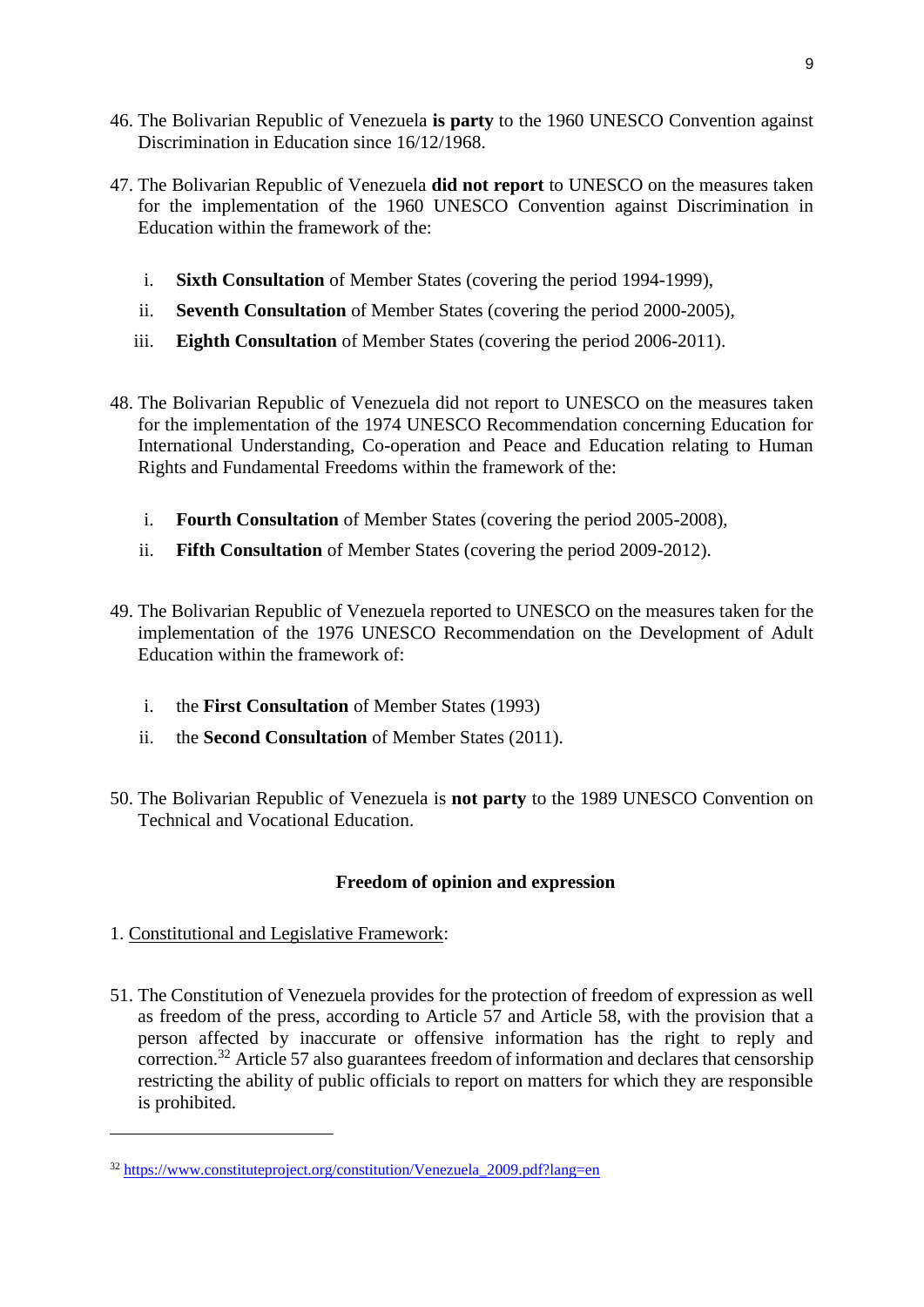- 52. Even with a constitutional protection of freedom of expression, the legal framework imposes several restrictions upon the media. The Law on Social Responsibility in Radio and Television and Digital Media<sup>33</sup> from 2010 attributes extensive governmental control over the media which incite hatred or intolerance for reasons related to religion, politics, gender differences, racism or xenophobia; incite the promotion or vindication of crime; constitute propaganda of war; foster distress between the citizens, or disrupt public disturbance; disregard the established authorities, induce homicide; or incite a violation of the juridical system, Article 27).
- 53. Media is further regulated through the government-owned telecommunications agency CONATEL, which issues licenses to media organizations. For example, the license of Radio Caracas Televisión Internacional (RCTV Internacional) was not renewed in 2007, after which RCTV continued as a cable/satellite-only network.
- 54. Defamation is regarded as a criminal offence and can lead to imprisonment of up to five years (The Criminal Code, Article 241). The penalty for offences against the President provides for imprisonment of up to 30 months and could be increased if the offence was made publicly (Article 148).<sup>34</sup>

# 2. Media Self-Regulation:

- 55. There is no Press Council in Venezuela. There are two main journalist unions in Venezuela: Colegio Nacional de Periodista de Venezuela and Sindicato Profesional de Trabajadores de Radio, Cine, Tv y Afines. The first union has a press Code of Ethics.<sup>35</sup>
- 3. Safety of journalists:
- 56. UNESCO counted the killing of three journalists in Venezuela since 2006. The authorities have replied to UNESCO official inquiries about the judicial follow up to these killings.

# **III. RECOMMENDATIONS**

 $\overline{\phantom{a}}$ 

# **Right to education**

<sup>33</sup> [http://www.nci.tv/archivos/Ley-de-Responsabilidad-Social-en-Radio-Television-y-Medios-](http://www.nci.tv/archivos/Ley-de-Responsabilidad-Social-en-Radio-Television-y-Medios-Electr%C3%B3nicos.pdf)[Electr%C3%B3nicos.pdf](http://www.nci.tv/archivos/Ley-de-Responsabilidad-Social-en-Radio-Television-y-Medios-Electr%C3%B3nicos.pdf)

 $34 \text{ http://www.wipo.int/wipolex/en/text.isp?file_id=235415}$ 

<sup>35</sup> [http://cdn1.cnpven.org/archivos/80/original\\_codigoeticafinal.pdf](http://cdn1.cnpven.org/archivos/80/original_codigoeticafinal.pdf)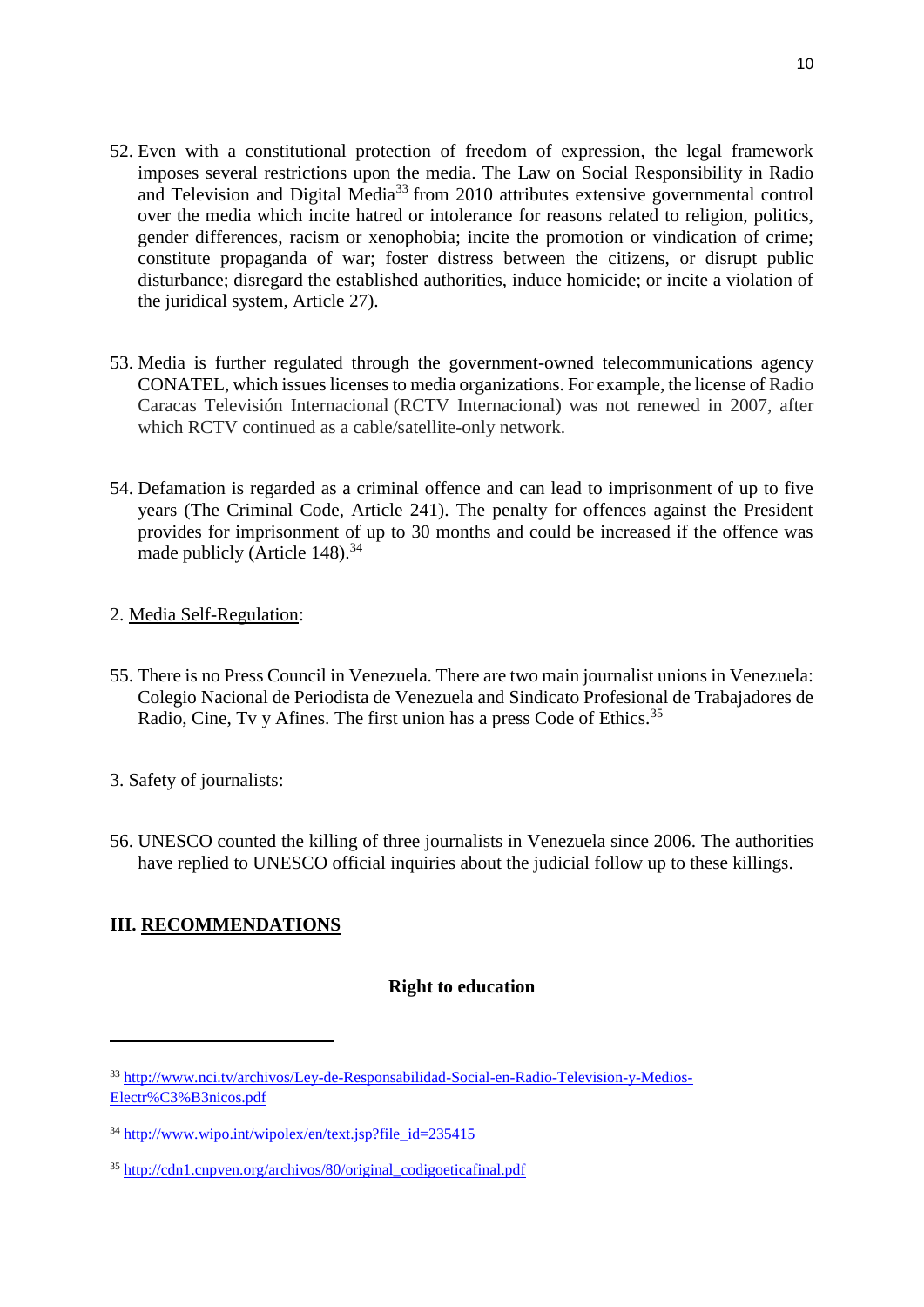- 57. **Recommendations made within the framework of the first cycle of the Woking Group on the Universal Periodic Review, considered on (please check the date on the following** web site: **[http://www.ohchr.org/EN/HRBodies/UPR/Pages/Documentation.aspx\)](http://www.ohchr.org/EN/HRBodies/UPR/Pages/Documentation.aspx)**
- 58. Latest observations reported on December 2011 [view](http://www.upr-info.org/en/review/Venezuela-%28Bolivarian-Republic-of%29/Session-12---October-2011/Review-in-the-Plenary-session#top)
- 59. The following recommendations enjoy the support of the Bolivarian Republic of Venezuela, which considers that they are already implemented or in the process of implementation:
	- i. 94.9. Continue implementing the policies and programmes aimed at guaranteeing the rights to education, health and food, in addition to combating poverty (Lebanon);
	- ii. 94.12. Continue with the policies and programs confronting crime that emphasize on an educational and preventative approach (Cuba);
	- iii. 94.46. Continue to ensure the enjoyment of the rights to education, health and culture to all its citizens, supporting the existing projects and programs that are successful (Cuba);
	- iv. 94.51. Continue to work towards reaching the MDGs of universal primary education, gender equality in access to education, and further reduction in infant mortality (Sri Lanka);
	- v. 94.56. Continue the implementation of the national plans and programs related to the comprehensive protection and education of children and adolescent, in particular those who are homeless (Belarus);
	- vi. 94.57. Continue increasing investment in primary, secondary and university education; as it has progressively done so in recent years (Iran);
	- vii. 94.59. Continue carrying out its sound public policies for literacy and use of technological education, recognized and awarded by UNESCO; which benefit especially low economic income populations (Bolivia);
	- viii. 94.60. Continue promoting the expansion of educative opportunities, particularly in its alternative models (DPRK);
		- ix. 94.61. Continue increasing educational enrollment at all its levels (DPRK);
		- x. 94.62. Continue to deep the existing policy on democratization of access to highereducation and implement measures envisaged to strengthening the autonomy of universities, through the active participation of the university community' s member (DPRK);
		- xi. 94.63. Continue its efforts to fight unequal access to education (Iran);
	- xii. 94.64. Consider adopting measures to ensure education for all children with disabilities (Bangladesh);
	- xiii. 94.67. Intensify efforts to improve the literacy rate among indigenous peoples and those living in the rural areas (Qatar);
- 60. 98. The Bolivarian Republic of Venezuela undertook commitments with regard to the following issues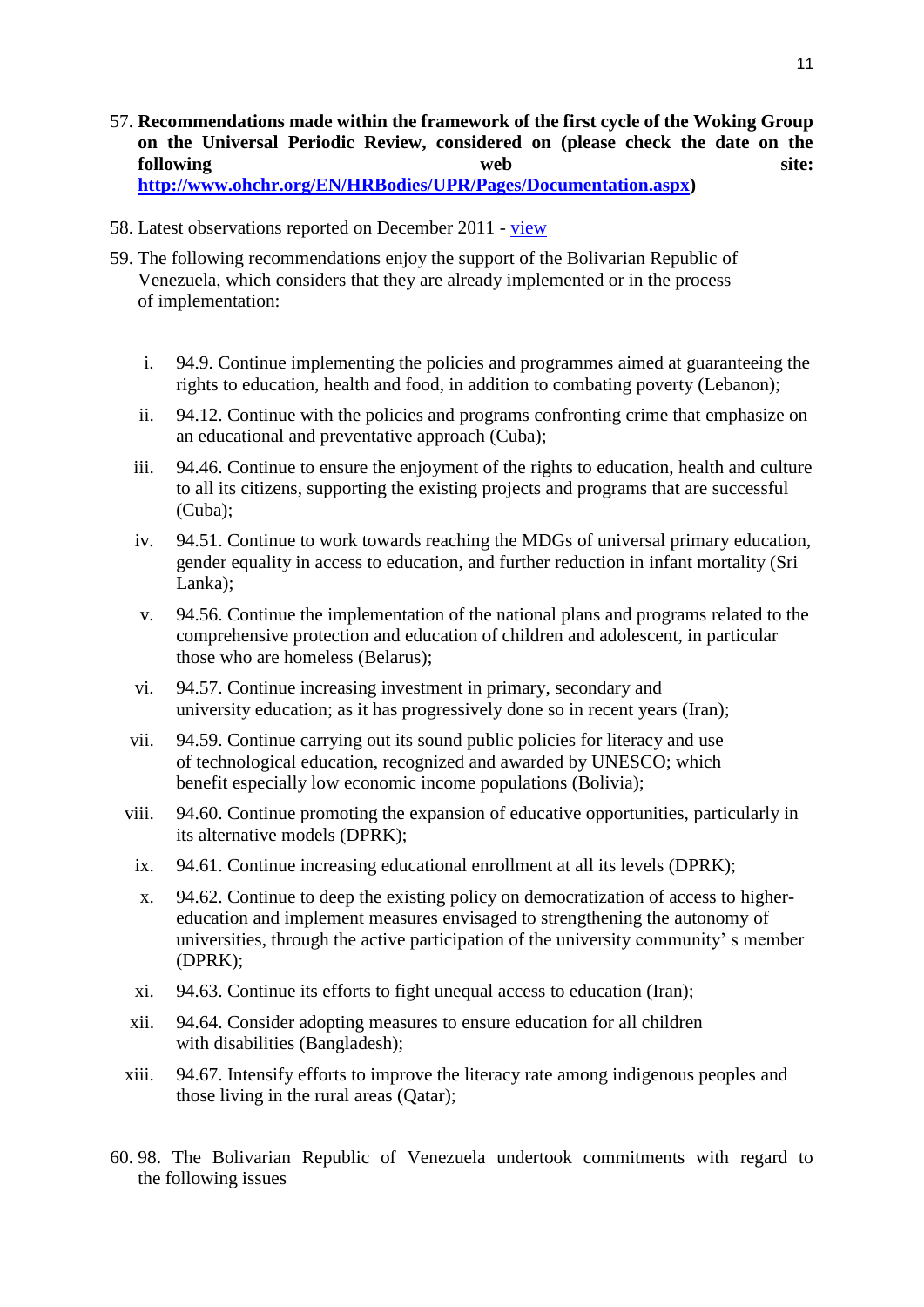i. (g) To strengthen public policy in education at all levels and modalities, especially those aimed at the promotion, dissemination and respect for human rights;

#### 61. **Analysis:**

 $\overline{a}$ 

The Bolivarian Republic of Venezuela ensures in its Constitution free and compulsory education as a human right. The Bolivian Republic of Venezuela has taken additional financial steps regarding higher education. In addition, legislative action was taken toward a more inclusive education through the Law against Racial Discrimination that protects children from discrimination (especially children from indigenous peoples) and the « Programa de Alimentación Escolar » (School Feeding Programme) by which a balanced feeding is ensured to the students contributing to their school attendance. Moreover, to the extent of our knowledge, boys´ attendance in the secondary education has increased.

Nevertheless, it appears, according to available information, that Venezuela has not taken further steps toward the eradication of illiteracy among indigenous peoples as well as ensuring access to education for children with disabilities and toward the eradication of gender stereotyped practices.

#### 62. **Specific Recommendations:**

- i. The Bolivian Republic of Venezuela should be strongly encouraged to further submit state reports for the periodic consultations of UNESCO's education related standardsetting instruments.
- ii. The Bolivian Republic of Venezuela should be encouraged to continue implementing the policies and programmes aimed at guaranteeing the rights to education for disadvantaged groups, especially children with disabilities;
- iii. The Bolivian Republic of Venezuela could be encouraged to continue increasing investment in education;
- iv. 9. The Bolivian Republic of Venezuela could be encouraged to intensify its efforts toward the eradication of discrimination against girls and gender stereotypes.

#### **Cultural Rights**

63. As a State Party to the Convention concerning the Protection of the World Cultural and Natural Heritage  $(1972)^{36}$ , the Convention for the Safeguarding of the Intangible Cultural Heritage  $(2003)^{37}$ , and the Convention on the Protection and Promotion of the Diversity of

<sup>&</sup>lt;sup>36</sup> The Periodic Reports on the implementation of the 1972 Convention in Latin America and the Caribbean can be found at: http://whc.unesco.org/archive/2013/whc13-37com-10A-en.pdf.

<sup>&</sup>lt;sup>37</sup> The Periodic Report on Venezuela's implementation of the 2003 Convention can be found at: http://www.unesco.org/culture/ich/index.php?lg=en&pg=00707.